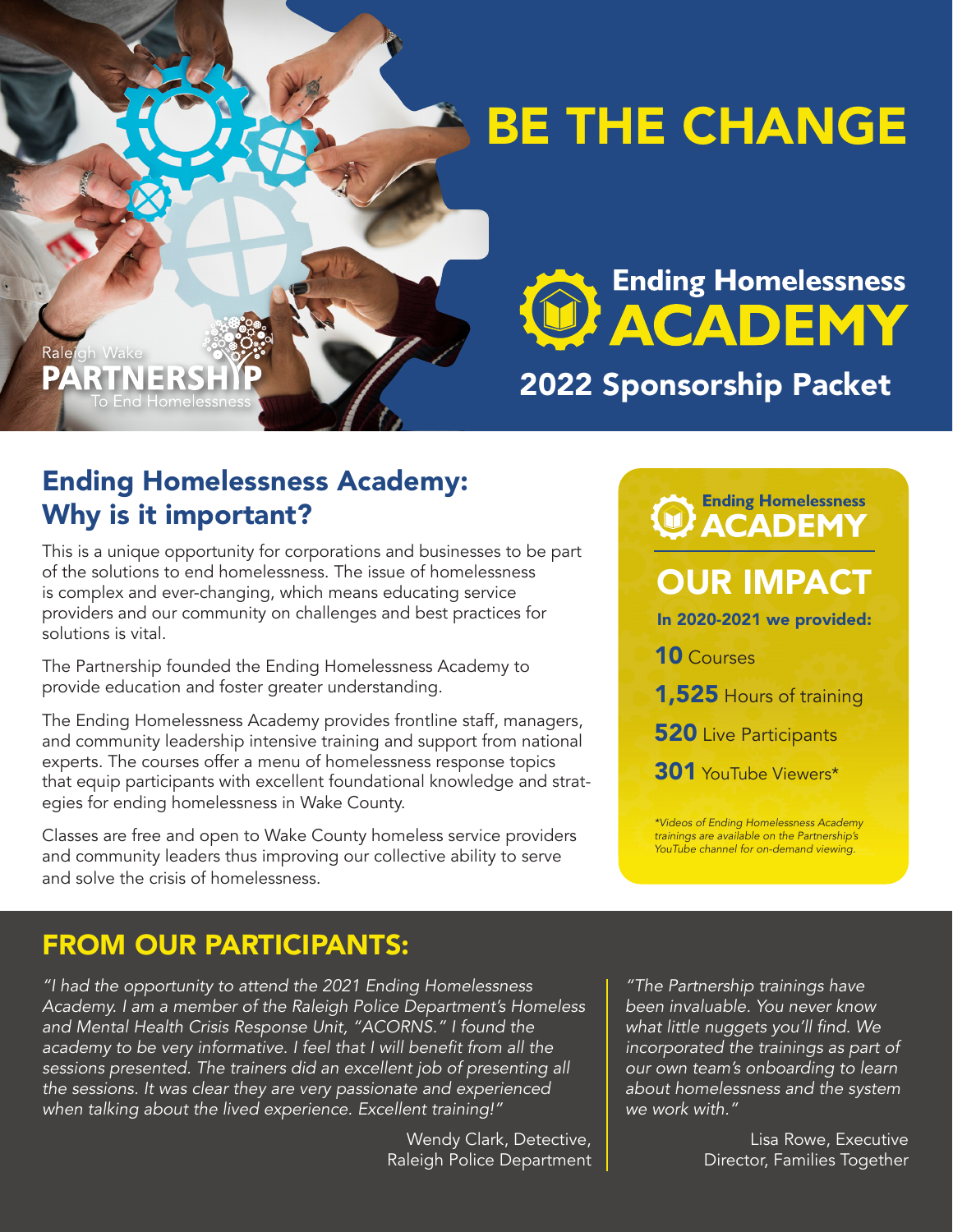## 2022 ENDING HOMELESSNESS ACADEMY

The Partnership is pleased to partner with 1619 Consulting and Alliance Health to offer the Ending Homelessness Academy 2022 to our Wake County homeless service providers and Wake County community partners.

Over the course of 6 to 7 months, the Partnership is offering training focused on Diversity, Equity, and Inclusion at the Systems Level and Mental Health First Aid to provide participants excellent foundational knowledge and strategies for addressing inequities, disparities, and client crisis in Wake County.



### Diversity, Inclusion and Racial Equity Series

The Ending Homelessness Academy 2022 provides frontline staff, managers, and community leadership intensive training and support from Diversity, Inclusion, and Racial Equity experts from 1619 Consulting. The training consists of six workshops and two Race-Affinity Dialogue Sessions.

#### 1619 Workshops

1619 provides awareness groundwork that builds a common language and understanding of the history of race and racism that impacts our homeless response system today.

- 1. Engaging Constructively in Brave Conversations About Race
- 2. Part 1: The Myth and Psychology of Race & Racism
- 3. Part 2: The Myth and Psychology of Race & Racism
- 4. Race, Work, and Leadership
- 5. Putting it All Together
- 6. Restorative Healing & Self-Care

#### Race-Affinity Dialogue

- 1. Pre-Workshop
- 2. Post-Workshop

#### Mental Health First Aid

Presented by Alliance Health, Mental Health First Aid teaches participants how to recognize the risk factors and warning signs of mental health issues, including depression, anxiety, trauma, psychosis, eating disorders, substance use disorders, and self-injury.

The training teaches the skills and knowledge to help connect individuals experiencing a crisis with professional care.

#### Additional Content TBD

Additional content may be integrated into the Ending Homelessness Academy 2022 curriculum to tie together our new knowledge and steps our homeless response system can take to integrate equity practices into our governance and advocacy for systemic changes.



The 2022 Ending Homelessness Academy will be a foundation for our entire community to identify and address inequities in our homeless response system. In Wake County, people of color are disproportionately at a higher risk of experiencing homelessness.

Your sponsorship provides the infrastructure necessary to transform our system to address these inequities through training, Learning Management



System technology, and staff capacity. The Mannic and the Make County of Wake County vs. the population System<br>Served by the Partnership via the Wake County Continuum of Care (CoC).